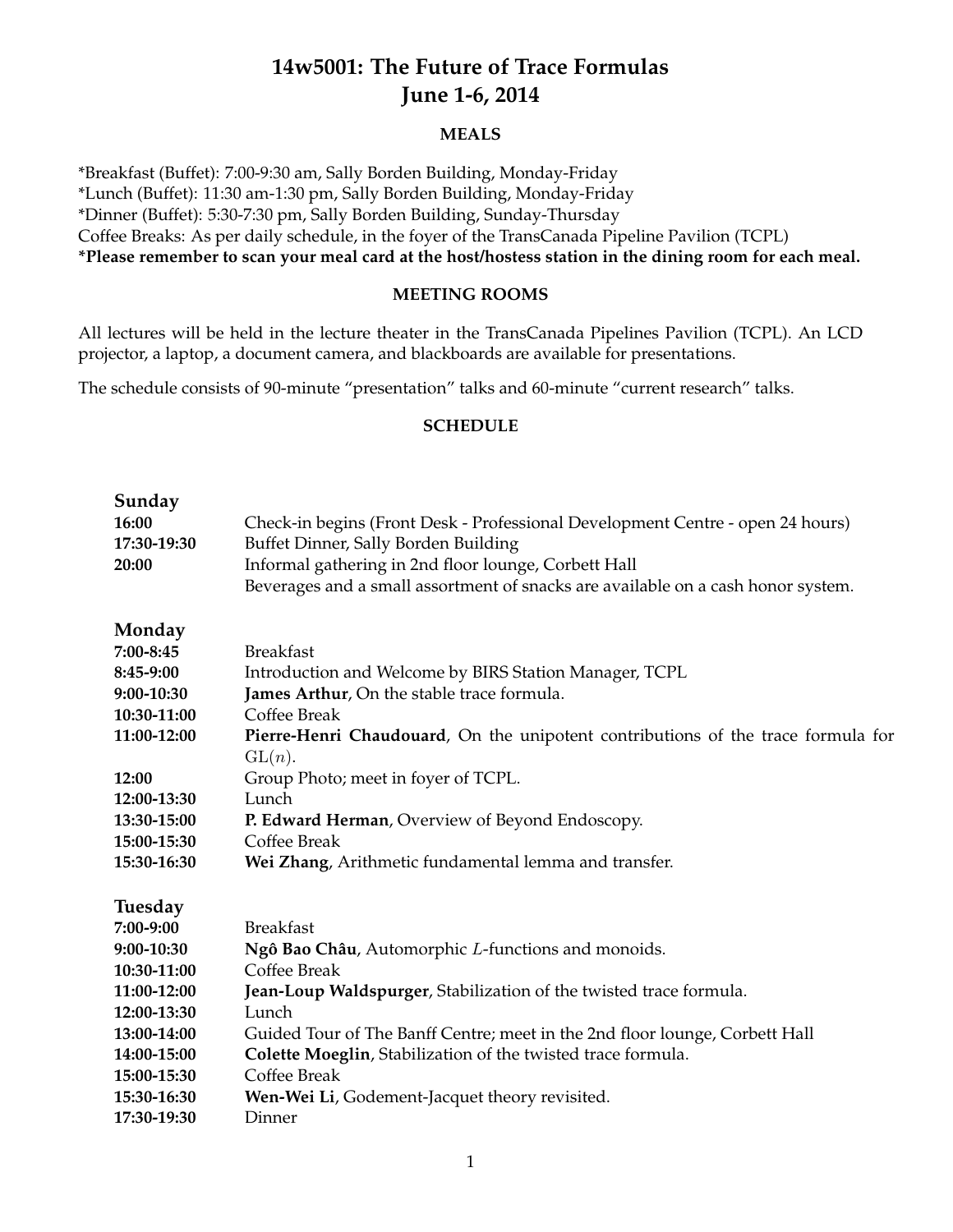| Wednesday            |                                                                                                                  |  |
|----------------------|------------------------------------------------------------------------------------------------------------------|--|
| 7:00-9:00            | <b>Breakfast</b>                                                                                                 |  |
| 9:00-10:30           | Omer Offen, The relative trace formula and periods of automorphic forms.                                         |  |
| 10:30-11:00          | Coffee Break                                                                                                     |  |
| 11:00-12:30          | Tasho Kaletha, Rigidification of inner forms and the structure of L-packets.                                     |  |
| 12:30-13:30          | Lunch                                                                                                            |  |
|                      | Free afternoon                                                                                                   |  |
| 17:30-19:30          | Dinner                                                                                                           |  |
| Thursday             |                                                                                                                  |  |
| 7:00-9:00            | <b>Breakfast</b>                                                                                                 |  |
| 9:00-10:00           | Ali Altug, Analytic Number Theory and The Trace Fromula.                                                         |  |
| 10:00-10:30          | Coffee Break                                                                                                     |  |
| 10:30-11:30          | Shunsuke Yamana, Periods of residual automorphic forms.                                                          |  |
| 11:30-13:30          | Lunch                                                                                                            |  |
| 13:30-14:30          | Shuyang Cheng, Trace formula for Lie algebras and Poisson summation formula for<br>the Harish-Chandra transform. |  |
| 14:30-15:00          | Coffee Break                                                                                                     |  |
| 15:00-16:00          | Clifton Cunningham, Progress toward the geometrization of admissible distributions                               |  |
|                      | on <i>p</i> -adic groups.                                                                                        |  |
| 17:30-19:30          | Dinner                                                                                                           |  |
| Friday               |                                                                                                                  |  |
| 9:00-10:00           | Informal discussion or unscheduled talk                                                                          |  |
| 10:00-10:30          | Coffee Break                                                                                                     |  |
| 10:30-11:30          | Informal discussion or unscheduled talk                                                                          |  |
| 11:30-13:30          | Lunch                                                                                                            |  |
| Checkout by 12 noon. |                                                                                                                  |  |
|                      |                                                                                                                  |  |

\*\* 5-day workshop participants are welcome to use BIRS facilities (BIRS Coffee Lounge, TCPL and Reading Room) until 3 pm on Friday, although participants are still required to checkout of the guest rooms by  $12 \text{ noon.}$ \*\*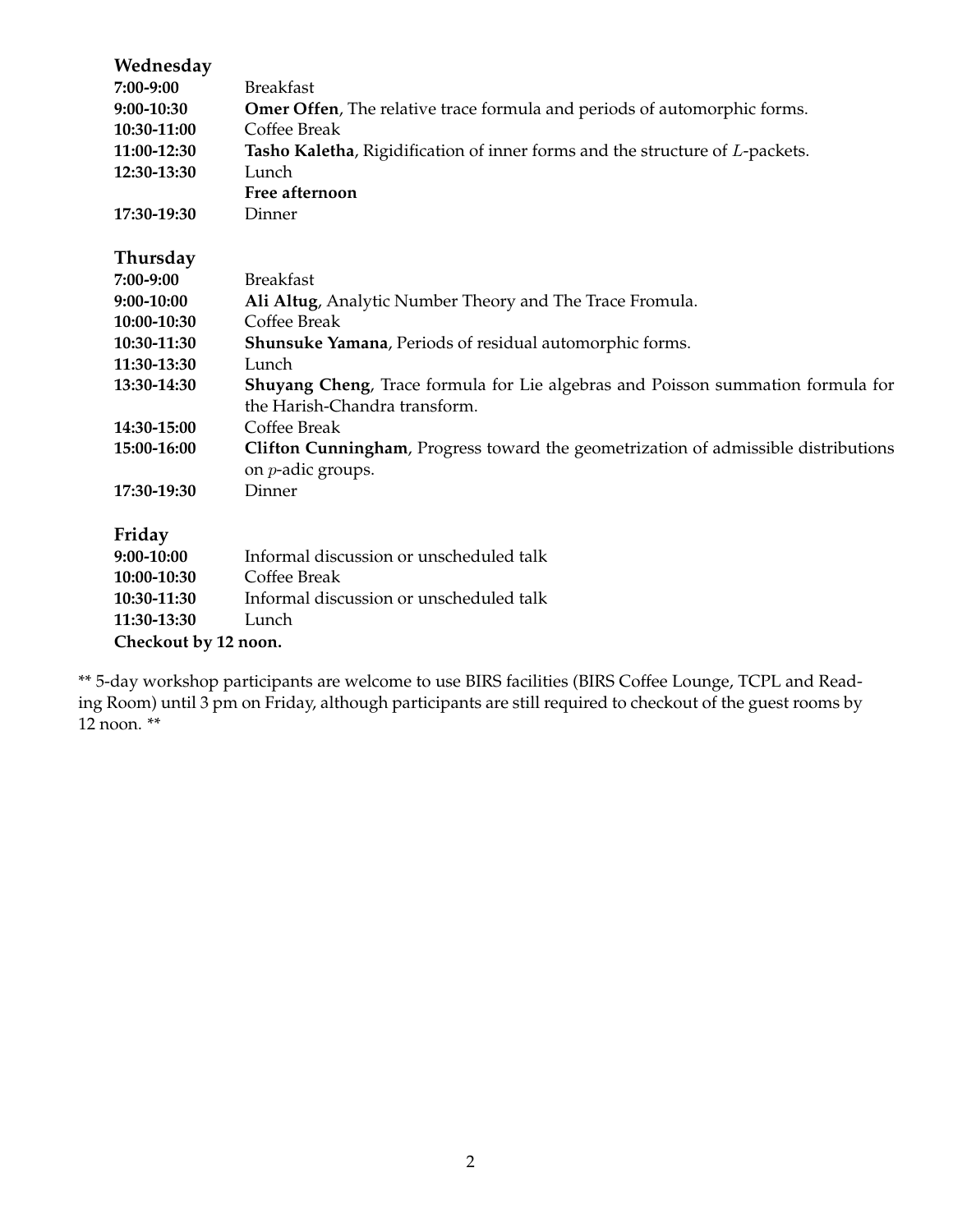# **14w5001: The Future of Trace Formulas June 1-6, 2014**

### **ABSTRACTS**

### Speaker: **James Arthur** (University of Toronto)

Title: *On the stable trace formula.*

Abstract: We shall discuss the stable trace formula, and its applications to the theory of endoscopy. It time permits, we will also discuss its possible role in Langlands' proposed theory of Beyond Endoscopy.

# Speaker: **Pierre-Henri Chaudouard** (IMJ-PRG Universite Paris 7-Denis Diderot) ´

Title: On the unipotent contributions of the trace formula for  $GL(n)$ .

Abstract: The elliptic and weighted orbital integrals are the regular semi-simple terms of the geometric part of the trace formula. The other geometric contributions are not so explicit. For many reasons, it would be useful to have a more explicit form of the trace formula. In this talk, we will introduce global weighted unipotent orbital integrals attached to certain unipotent orbits. We will also discuss the contributions of "regular by blocks" orbits. If time permits, we will give some conjectures and applications.

# Speaker: **P. Edward Herman** (University of Chicago)

Title: *Overview of Beyond Endoscopy.* Abstract: TBA

# Speaker: **Wei Zhang** (Columbia University)

### Title: *Arithmetic fundamental lemma and transfer.*

Abstract: In the first half of the talk I will explain the motivation of the problem which leads to an arithmetic fundamental lemma. In the second half I will report a joint work with Rapoport and Smithling, on an arithmetic transfer problem for a Rapoport-Zink space with exotic good reduction, associated to a special parahoric level structure of a tamely ramified unitary group.

# Speaker: Ngô Bao Châu (University of Chicago)

Title: *Automorphic L-functions and monoids*

Abstract: There is a natural class of equivariant embedding of reductive group attached to irreducible representations of its dual group. The geometry of the space of formal arcs on this monoid seems to be closely related to the local factor of the corresponding automorphic L-function. We will also discuss the global moduli space built upon this monoid.

# Speaker: Jean-Loup Waldspurger (Institut de Mathématiques de Jussieu)

Title: *Stabilization of the twisted trace formula.*

Abstract: Consider a twisted space *G* over a number field. Fix a stable conjugacy class in the set of semisimple elements of  $G(F)$ . The principal part of the geometric side of the twisted trace formula is a sum of orbital integrals relative to elements  $\gamma \in G(F)$ . We consider the partial sum relative to the  $\gamma$  whose semi-simple parts belong to the fixed stable conjugacy class. It is a distribution. For almost all stable conjugacy class, we can stabilize it by induction. Arthur calls this method "global descent". I will explain it in our twisted situation.

# Speaker: Colette Moeglin (Institut de Mathématiques de Jussieu)

# Title: *Stabilization of the twisted trace formula*

Abstract: I will recall the general structure of the stabilization of the spectral side of the twisted trace formula; this is very similar to Arthur's proof of the untwisted case. And I will try to keep time to give an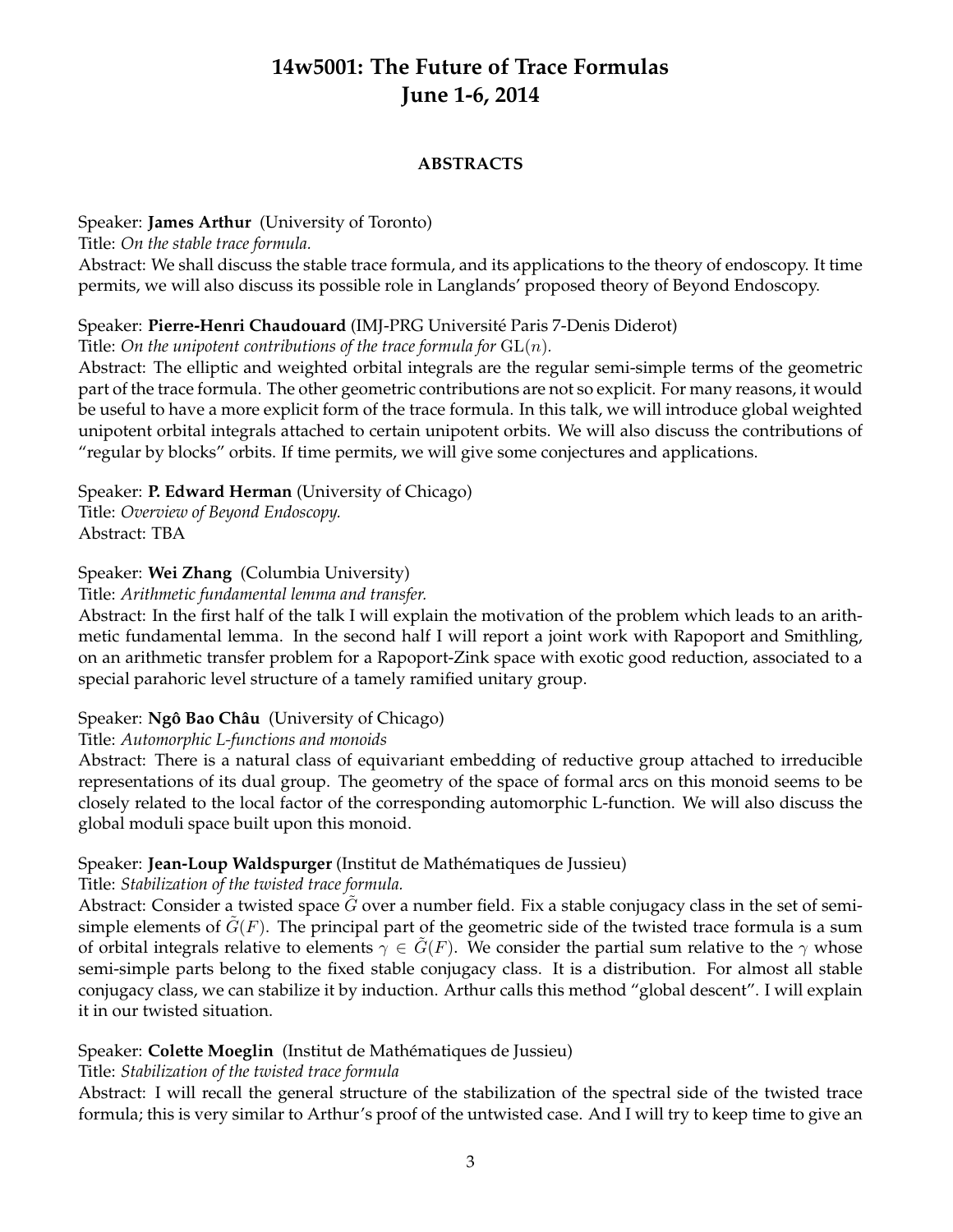idea of the proof of the stabilization of the local twisted weighted orbital integrals, which is a key point to finish the proof.

#### Speaker: **Wen-Wei Li** (Chinese Academy of Sciences)

#### Title: *Godement-Jacquet theory revisited*

Abstract: Thanks to the works of Godement, Jacquet et al., the analytic properties of the standard Lfunctions are relatively well-understood. How about the other *L*-functions? Braverman and Kazhdan gave audacious conjectures in this direction, whose importance has been reiterated in the recent works of L. Lafforgue and Sakellaridis. I will try to sketch some aspects and partial results of this program.

### Speaker: **Omer Offen** (Technion)

#### Title: *The relative trace formula and periods of automorphic forms*

Abstract: I will explain the formalism of the relative trace formula (RTF) and the way it was successfully applied to study period integrals of automorphic forms. We will discuss Jacquet's approach to the results of Waldspurger on toric periods for GL(2) and more recent applications of the RTF.

#### Speaker: **Tasho Kaletha** (Princeton University)

#### Title: *Rigidification of inner forms and the structure of L-packets.*

Abstract: The basic version of the local Langlands conjecture predicts a correspondence between Langlands parameters and packets of representations of a given reductive group *G* defined over a local field *F*. The more refined version enhances the space of parameters by including representations of certain finite groups and then predicts a correspondence between enhanced parameters and individual representations of *G*. This refinement is needed in many application, one example being the multiplicity formula for discrete automorphic representations. While the basic version is easy to state for any *G*, a precise statement of the refined version was not known for general reductive groups over *p*-adic fields (including classical groups like special linear, symplectic, and special orthogonal groups over division algebras).

In this talk, we will begin with an introduction to the problem of refining the basic version of the local Langlands correspondence and discuss its applications. We will then give an overview of the different approaches to the problem and their evolution, including Vogans concept of pure inner forms, Kottwitzs theory of isocrystals with additional structure, the relationship between these and and the stabilization of the spectral side of the trace formula, and the limitations of these methods. We will then conclude with the description of a new approach, which is in some sense a natural development of the earlier approaches, but which overcomes their limitations. It relies on the construction of a canonical gerb over the Galois group of any local field of characteristic zero. Over the real numbers, this approach recovers (rather surprisingly) the notion of "strong real forms" from the book of Adams-Barbasch-Vogan. Over the *p*-adic numbers, it allows one to describe the internal structure of *L*-packets on arbitrary reductive groups. Finally, we will discuss work in progress that ties these local results with questions about automorphic representations and their multiplicity in the discrete spectrum of a reductive group over a global field.

#### Speaker: **Ali Altug** (Columbia University)

#### Title: *Analytic Number Theory and The Trace Fromula.*

Abstract: I will discuss a recent project aiming to incorporate (some of the) machinery of analytic number theory into the trace formula (for now  $GL(2)$  only), which is aimed at obtaining a formula that is suitable for studying analytic properties (sizes, distributions, averages, etc.) of Hecke eigenvalues. I will also talk about some applications, mainly to Langlands "Beyond Endoscopy" which this research is primarily aimed at.

#### Speaker: **Shunsuke Yamana** (Kyushu University)

#### Title: *Periods of residual automorphic forms.*

Abstract: I will discuss periods of automorphic forms by giving as many examples as possible. Though we do not use trace formula, the technique, developed to compute periods of noncuspidal automorphic